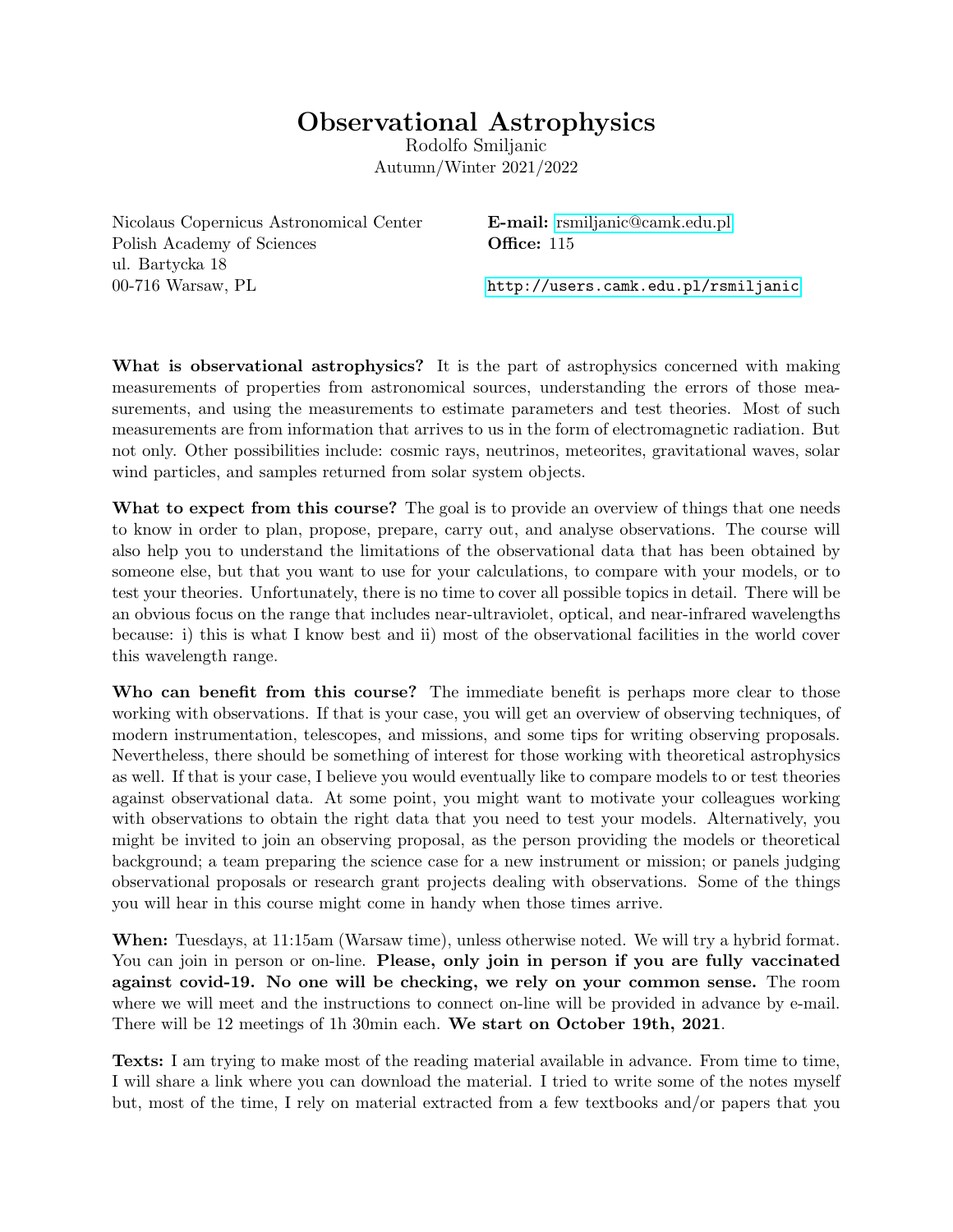can access from ADS. In such cases, the notes will tell you where to find the relevant material. Ideally, you should read the relevant material before the meeting where the topic will be discussed.

Slides: the slides will NOT be available in advance. I will make them available after the end of each lecture.

## Topics that will be covered:

- The electromagnetic spectrum
- The effects of the Earth's atmosphere
- Telescopes and image formation
- Adaptive and active optics
- Measurements, signal-to-noise, and errors
- Astronomical coordinate systems and time
- Detectors
- Photometry and magnitudes
- Spectroscopy
- Astrometry
- Interferometry
- Polarimetry
- Asteroseismology
- Observing in the infrared
- Preparing and evaluating observing proposals

If and only if time allows, I might add some information about the topics below. In any case, I plan to (eventually, i.e. before the end of the lectures) provide reading material for these topics as well, even if we do not manage to discuss them during the meetings:

- Radio and sub-mm telescopes
- X-ray and gamma-ray telescopes
- Neutrino detection
- Cosmic rays
- Gravitational waves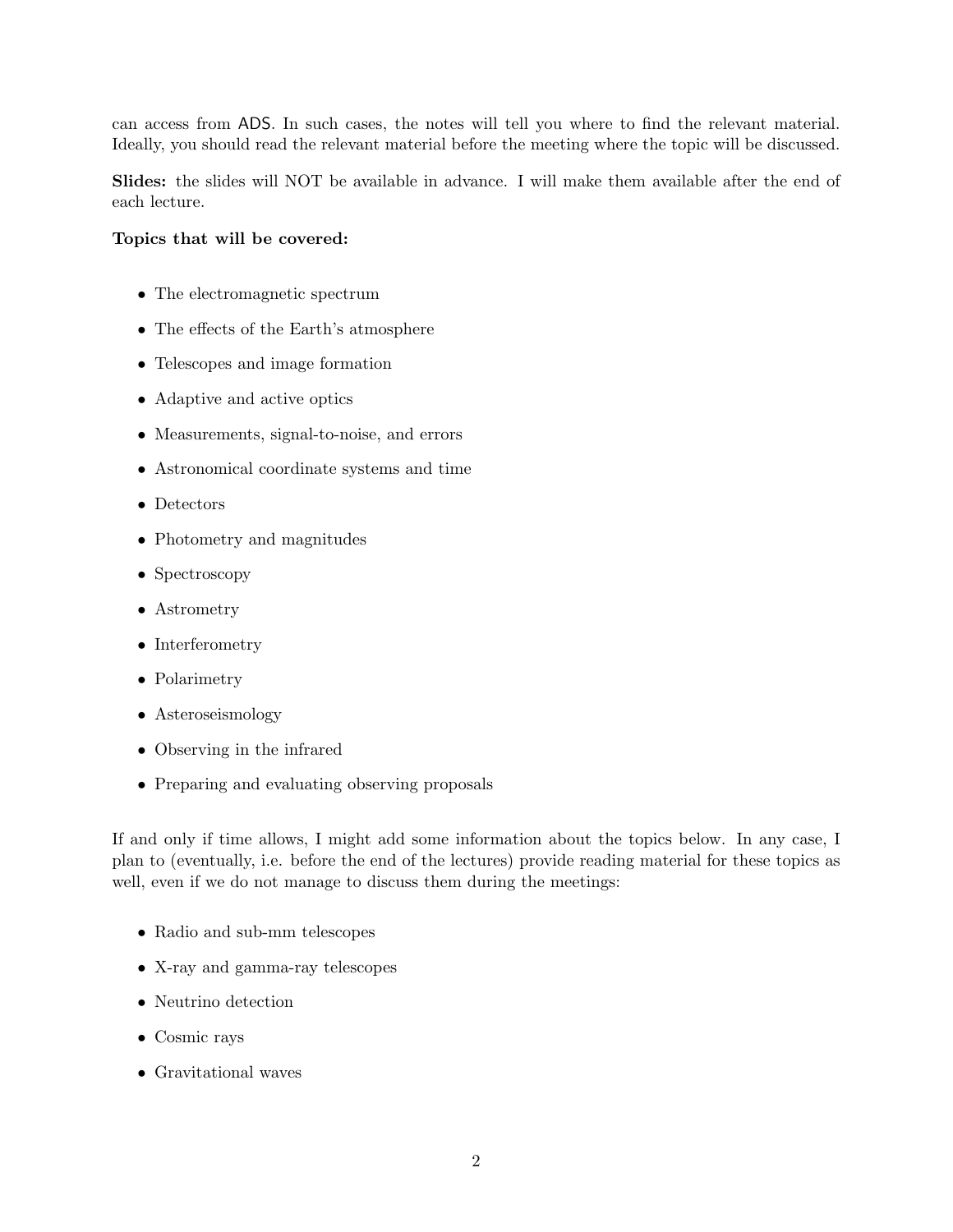## Plan of the lectures:

The way that I plan to cover the topics is not going to linearly follow the order of topics given above. I am going to motivate and introduce the topics by looking at some of the current and future observing facilities. The choice might seem somewhat arbitrary, as it reflects my own personal biases, but I tried to include major facilities to which we have access in Poland, plus some important on-going space missions, and a few of the facilities and missions that will be transformational in the future.

During most of the time, we will be discussing the telescopes and instruments of the [Cerro Paranal](https://www.eso.org/sci/facilities/paranal.html) Observatory operated by the European Organisation for Astronomical Research in the Southern Hemisphere (usually referred to as the European Southern Observatory, ESO). In the course of such discussions, I will try to add information about the instrumentation available at the [South African Large Telescope](https://astronomers.salt.ac.za/) (SALT).

We will move to space-based facilities when discussing astrometry, to look at the [Gaia mission,](https://sci.esa.int/web/gaia) and asteroseismology, to look at least at the [Transiting Exoplanet Survey Satellite](https://tess.mit.edu/) (TESS) and the [Planetary Transits and Oscillations of Stars](https://platomission.com/) missions (PLATO).

Finally, there are some future ground- and space-based telescopes that we need to cover because of their importance in the coming years: the [European Extremely Large Telescope](https://elt.eso.org/) (E-ELT), the [Vera Rubin Observatory](https://www.lsst.org/) (formelly known as the Large Synoptic Survey Telescope, LSST), and the [James Webb Space Telescope](https://www.jwst.nasa.gov/) (JWST).

The 12 meetings are planned to look more or less like this:

- 1. (October 19, 2021) Introduction to the course; overview of the Cerro Paranal Observatory;
- 2. (October 26, 2021) Measurements, electromagnetic spectrum and the Earth's atmosphere;
- 3. (November 9, 2021) Optical telescopes;
- 4. (November 16, 2021) Photometry and magnitude systems;
- 5. (November 23, 2021) Spectroscopy (slit, fiber, multi-object, integral-field);
- 6. (November 30, 2022) Infrared (atmosphere, spectroscopy, photometry, detectors, observing techniques);
- 7. (December 7, 2021) Coordinate systems, time, writing and evaluating observing proposals;
- 8. (December 14, 2021) Detectors and data processing;
- 9. (January 18, 2022) Polarimetry and interferometry;
- 10. (January 25, 2022) Vera Rubin Observatory and giant telescopes (E-ELT, GMT, TMT);
- 11. (February 1, 2022) Astrometry (Gaia) and asteroseismology (TESS and PLATO);
- 12. (February 8, 2022) Mock panel for proposal evaluation.

Grades: There are up to 100 points to be made out of the activities that will be evaluated, distributed in the following way: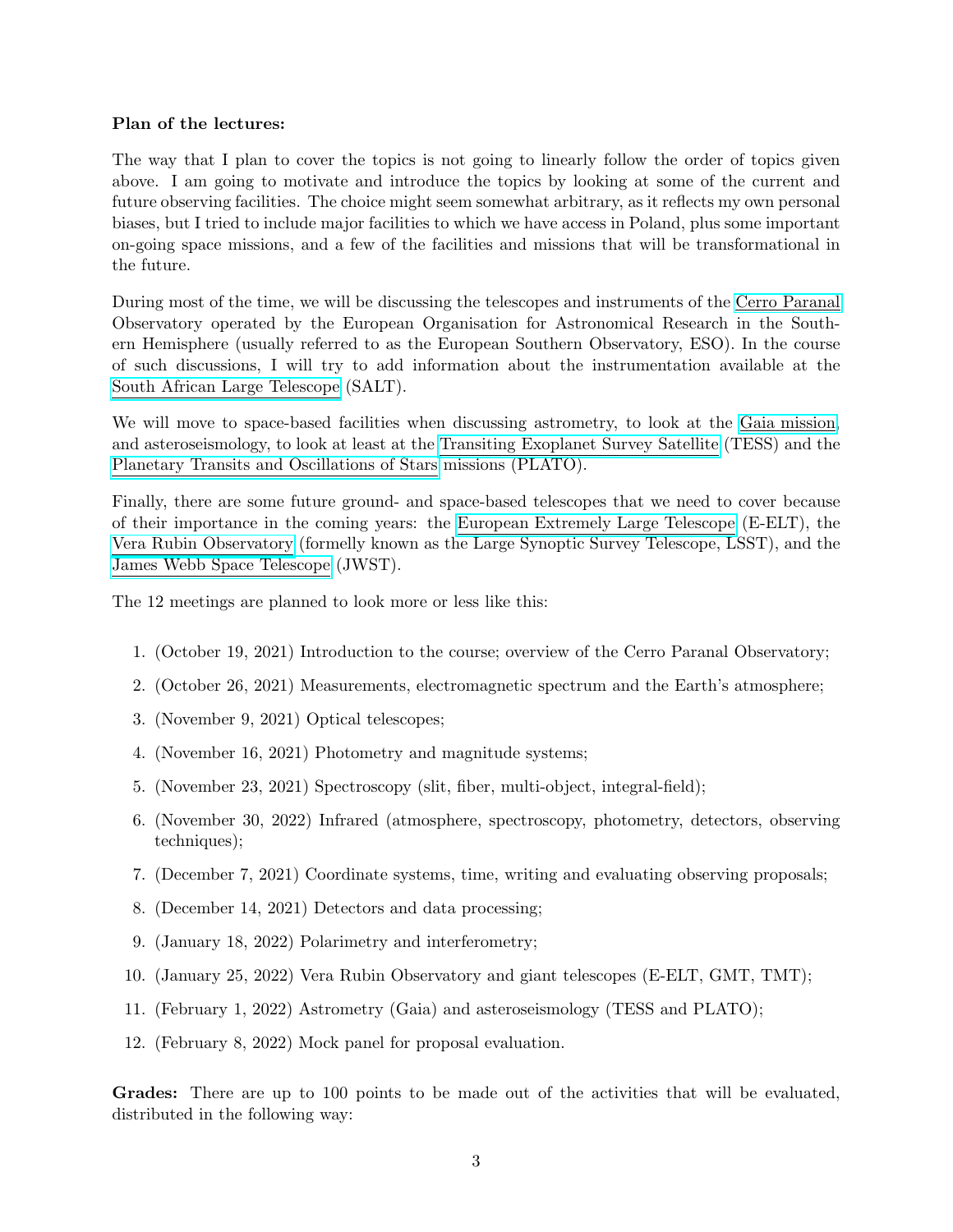- 0-10 for active participation during the lectures,
- 0-20 for the presentation of a short seminar (5 minutes, 2-3 slides),
- 0-20 for one practical data analysis activity,
- 0-25 for the preparation of one observing proposal,
- 0-25 for the performance as a member of the proposal evaluation panel.

The equivalence table between evaluation points and grades for the doctoral school is the following:

- 00-49 points = grade 2 (no pass)
- 50-59 points = grade 3 (pass)
- 60-69 points = grade 3.5 (pass plus)
- 70-79 points = grade 4 (satisfactory)
- 80-89 points = grade 4.5 (satisfactory plus)
- 90-100 points = grade 5 (very good)

Short presentation: Everyone will be asked to give a short seminar during the course. These seminars will take place on three different dates, most likely November 16, December 7, and **January 25.** On each date,  $1/3$  of the students will present. I will assign the dates randomly after I get the list of students. You will know the topic of your presentation one week in advance. You are all encouraged to ask questions to your colleague that is presenting. This will count for your participation grade.

Practical data reduction: Each person will be given raw data and calibration files of either one long-slit stellar spectrum or the image of an open cluster field in one band (data can be different for each person). The data will have to be corrected from bias, dark (if applicable), and flat field.

I will ask that you deliver a FITS file with the final reduced data product, where information of all the reduction procedures have been registered in the header. Tutorials will be provided for performing this tasks using IRAF. Yes, I know IRAF is pre-historic and not even supported anymore. But it is available in CAMK desktops (ask ADM in case it is missing from your computer), it is well tested and it works for the tasks and data that I will provide. It can also be installed in your laptop or home computer, using Anaconda for example. You are of course not obliged to use IRAF and can choose any other software of your liking (IDL routines, Astropy, etc.). Just make sure that the data processing information is saved to the FITS header.

The data, tutorials, and further instructions will be made available around December 14, when we will talk about data processing. Deadline to deliver the reduced data will be the day of the last lecture, February 8th, 2022.

Proposal preparation: On December 7th, 2021, after the lecture on proposal writing and evaluation, I will send by e-mail a fake alert of an astronomical transient event. Your individual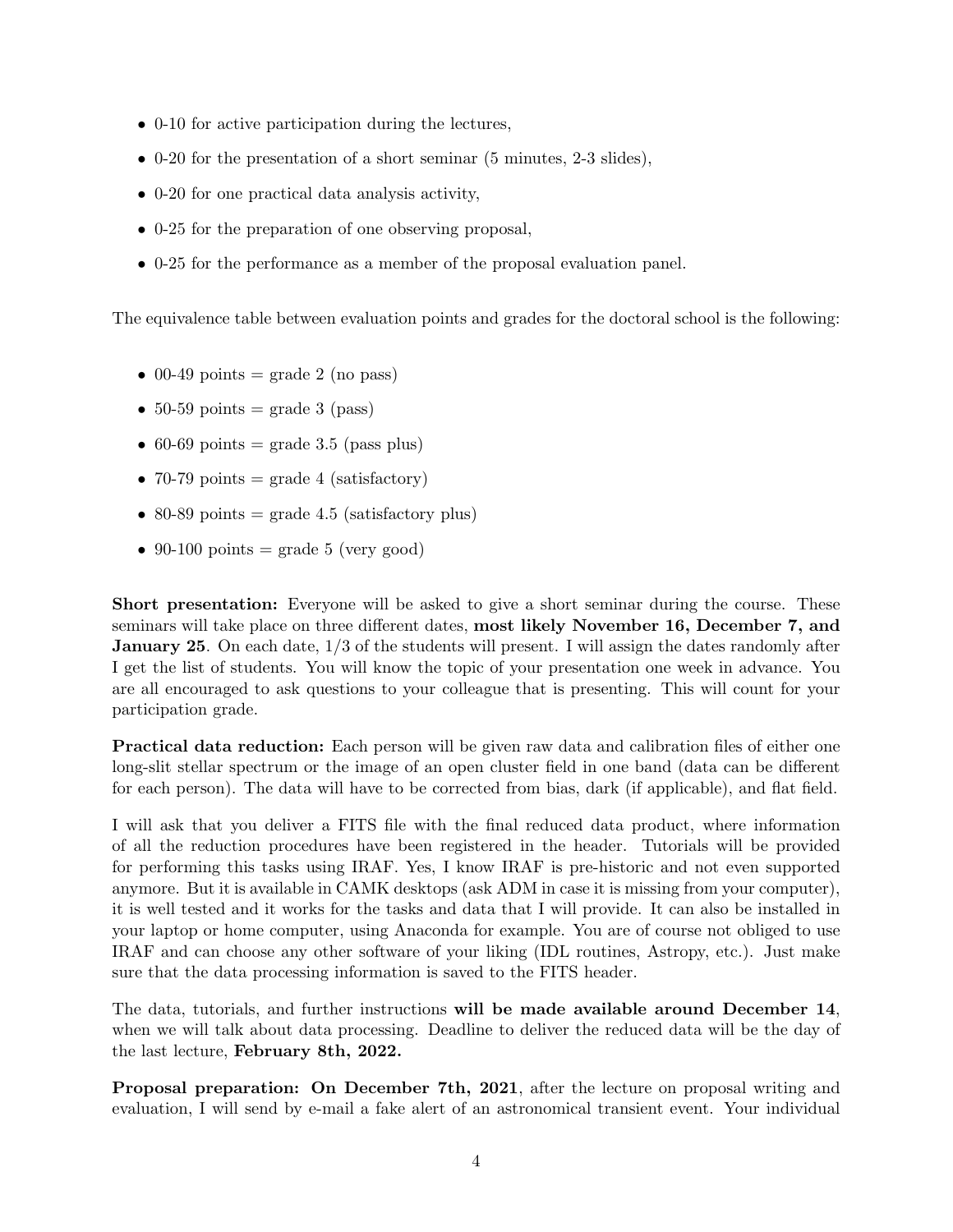task will be to prepare a proposal for follow-up observation(s) of that event. Each student should prepare their own proposal. We will use the ESO Phase 1 proposal template for that. You can choose to use any instrument/telescope available at the Cerro Paranal Observatory (i.e., the VLT, VLTI, or survey telescopes).

Do deliver your proposal by the deadline, January 14th, 2022. Proposals delivered after the deadline will not be graded and will not be included in the evaluation panel. This is a deadline that I will not be able to change. Proposal deadlines in real life are also strict. But more importantly, there is very little time between the proposal deadline and the deadline for your colleagues to read and evaluate your proposal. So the deadline must be strict also out of consideration for the time that your colleagues need to review the proposals.

For the purpose of evaluation points, I will not judge if the science case that you proposed is interesting. I will check the technical parts of your proposal. Things like: did you choose the correct telescope and instrument for the observations? Did you correctly estimate and justify the exposure time(s)? Did you correctly choose and justify the required observing conditions? Did you check if your requested data already exist? Will the data that you propose to obtain address the scientific question that you want to answer?

Proposal evaluation: We are going to perform a mock proposal evaluation panel, more or less following the procedure used for the ESO panels. Each student that submits a proposal will be assigned to referee 3 proposals; for one of them you will be the primary referee. For the other two, you will act as secondary referee. You will be asked to submit, in advance of the panel, your comments and pre-evaluation grades of the 3 proposals (the so-called evaluation cards, deadline January 28th, 2022).

A few days before the panel (by February 4th, 2022), I will circulate all comments and preevaluation grades to the other panel members (but you will NOT receive the comments and preevaluation grades of your own proposal).

During the panel, when it is time for your own proposal to be discussed, you will be asked to leave the panel and wait for the duration of the discussion. You will be admitted back after the panel members submit their final grades. You can not judge your own proposal, neither influence the discussion. You can not explain better what you meant. Proposals are evaluated solely on the basis of what you wrote. The primary referee will present the proposal science case, its strong and weak points. The secondary referees can give their opinions. Ideally, everybody should read all proposals, and check pre-evaluation comments and grades, to be able to join the discussion if needed. After the discussion, we will vote (voting is secret, only I will have access to all grades). Primary and secondary referees can change their opinion and give a final grade that is different from the pre-evaluation grade. We will need to discuss and vote on all proposals in 1h30min, so things will need to go fast. In a real proposal panel, we would have more time per proposal, but the total time is still limited, so discussions indeed need to be focused and short. After the panel, I will renormalize the grades from each panel member and combine them. Proposals are then ranked. You will get an e-mail saying in which quartile of the grade distribution your proposal was ranked. But you will not know the final grade, just like in real life.

The proposal ranking by itself does not count for your evaluation points. For your performance evaluating a proposal, I will judge if your comments are relevant, if you noticed or not obvious mistakes in the proposal, if you clearly presented and summarized the science case, if you actively